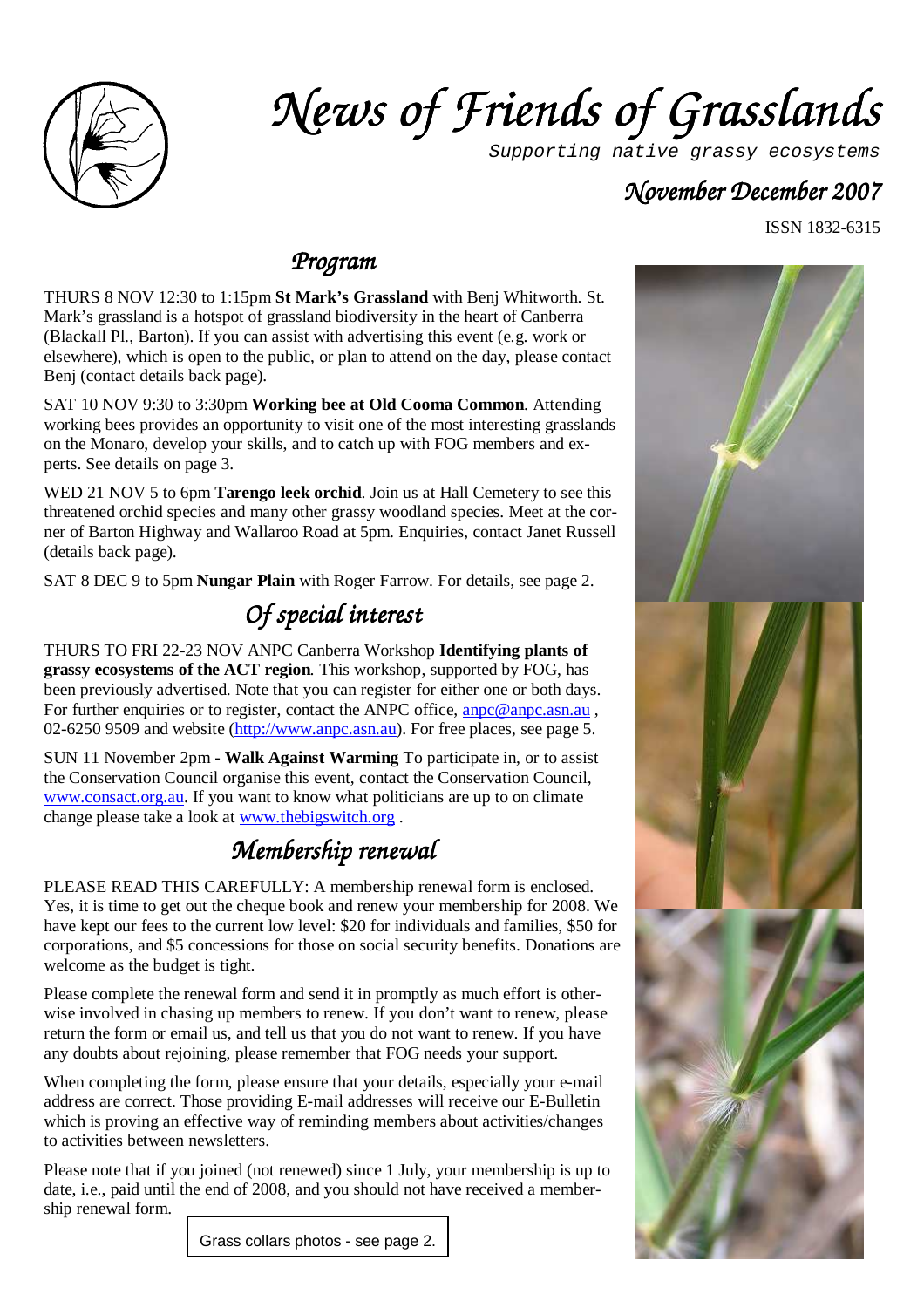# $N$ ews Roundup

#### **Future Directions Workshop**  *Bernadette O'Leary*

25 AUGUST FOG held its planning workshop at Mugga. Twenty-two mostly FOG members participated in the workshop which was facilitated by Peter Davey from the Ginninderra Catchment Group. Three other members were unable to attend but emailed comments to support the discussion.

The workshop provided members and interested observers with an opportunity to find out more about what FOG is up to, and how it has

#### **Nungar Plain Sat 9 Dec**  With Roger Farrow

SAT 8 DEC 9 to 5pm. This trip is combined with ANPS, and will visit Nungar Plain, north of Adaminaby NSW. The Plain is reputed to contain the most species-rich grassland in the alpine area. Roger suggests that people stay overnight in Adaminaby on the Friday night so that we can start promptly at 9am. Assessment of whether 4-wheel drive is required and general road condition will be determined by Roger closer to the time. To register, contact Roger Farrow or Janet Russell, contact details back page.

#### **Some diary dates for 2008**

Please place the following dates (subject to change) in your diary. For more details, contact Geoff Robertson (see back page).

**10am-3pm, SAT 12 JAN, 10am-3pm** *Informal workshop: understanding soils and biodiversity* at Garuwanga, near Nimmitabel. Optional – stay longer at Garuwanga. To register, contact Janet, details back page. For more information see item on FOG soils workshop – this page.

SAT 23 FEB 4 to 7:30pm **FOG's AGM, Mugga Mugga** Short AGM, slide show on FOG activities in 2007, and barbeque. Venue: Mugga Mugga Education Centre, Narrabundah Lane, Symonston.

been going in recent years; and to contribute to discussion about direction, priorities and approaches for coming years. Various background papers were provided to intending participants prior to the workshop.

The workshop began with an introduction to FOG - how it operates, recent activities/successes and key issues - presented by FOG President, Kim Pullen. The workshop continued with an introductory discussion scanning FOG's external and internal environment: what has changed since it began; what is likely to change; and the critical challenges facing FOG in terms of its overall directions, operations and practices. Two group discussion sessions followed.

Session 1: What should FOG do? Discussion was in four sub-groups, with leaders from the FOG Committee, in key areas communication, hands-on conservation, advocacy, and liaison and research. Two scenarios were presented: no or marginal change in FOG's current capacities; and substantial increase in current capacities. In each scenario, participants were asked to identify: what current activities should continue unchanged / be strengthened / be downgraded or deleted; and what new activities should be undertaken.

Session 2: How should FOG proceed? Two sub-groups were formed combining the earlier four as communication/ hands-on conservation and advocacy/liaison and research, with the task to, given the context scanned, the activity priorities determined and capacity implications consider how to proceed, as an organisation, and through business operations and a strategic plan.

Both sessions were reported back to the whole group. A report on the workshop has been sent to participants and interested others, and is available on request. The FOG Committee considered the report at its September meeting and is proceeding to draft a strategic plan by the end of 2007.

*The FOG Committee appreciates the participation of members and others in the workshop, and thanks Peter Davey (photo below) in particular for his generous support as facilitator*.



#### **Grass collars photos – front page**

On FOG's trip to the Eastern Riverina (18-30 September, report next issue), I was fascinated by variations in the collar area of grasses, i.e., where the leaf blade breaks away from the stem. In the three photos we see differences in the extent to which the leaf covers the stem below the collar, the presence (especially top photo) or apparent absence of auricles, the degree of hairiness and their patterns, and the colour of membrane (not seen in black and white). Editor

#### **In this issue**

- Program
- Membership renewal
- News roundup
- FOG submissions
- FOG letters
- Opinion piece
- What FOG members have been doing, part II
- Reading the landscape
- Many-flowered mat-rush Lomandra multiflora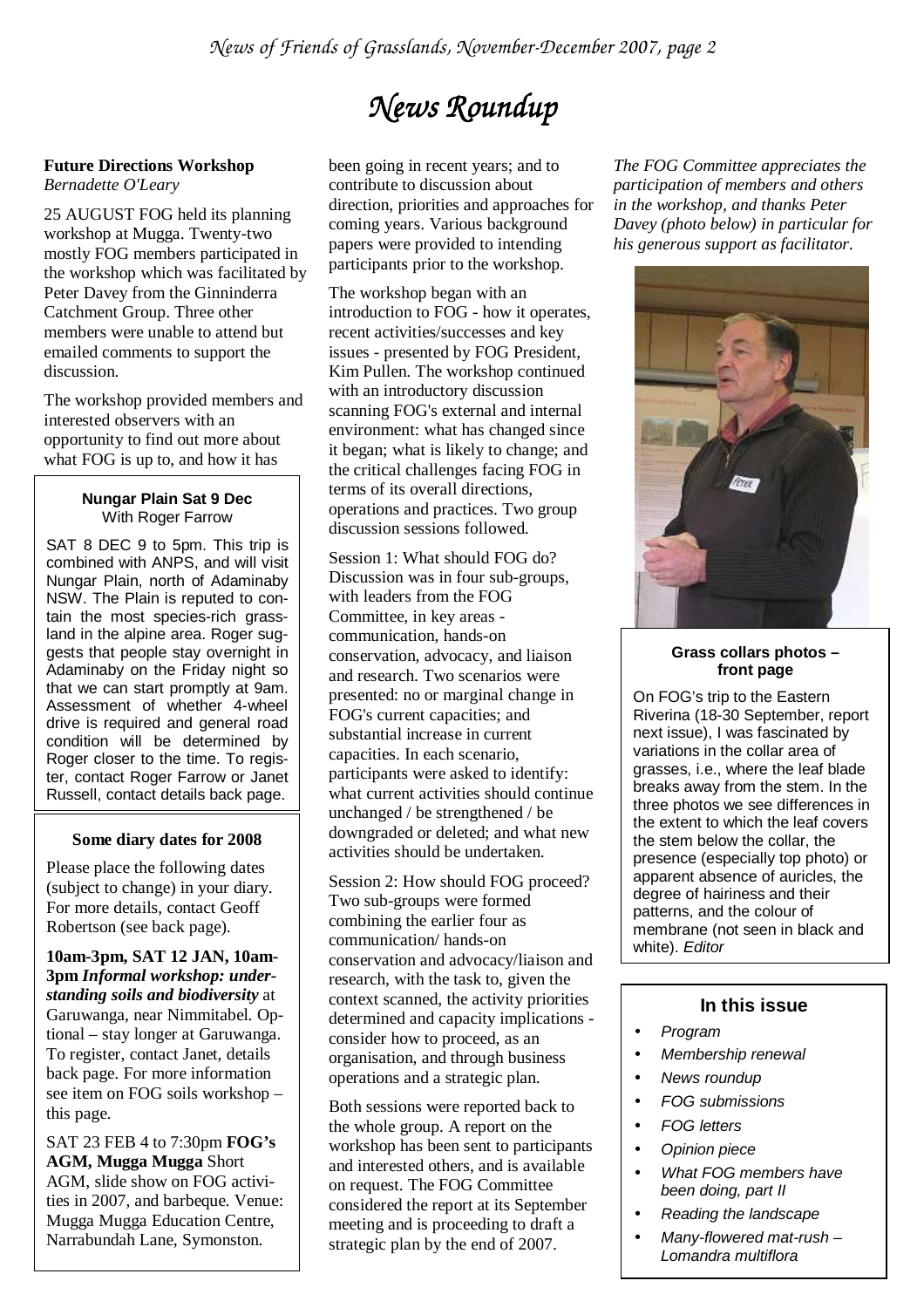#### **Old Cooma Common**

The next working bee at Old Cooma Common is on Saturday 10 November 9:30 to 3:30pm.

Old Cooma Common is a grassland reserve, located off the southern end of Polo Flat Road, Cooma, and has been established by FOG and Cooma Monaro Council. It is fascinating to visit any time and is one of the most interesting grasslands on the Southern Tablelands. It contains two threatened and one rare plant species.

FOG holds working bees there in March and November each year which may involve control of St John's wort and African lovegrass, cutting and daubing briars, seed removal, mapping weeds, and applying monitoring procedures. Some tasks will not involve herbicides. Taking part regularly, or occasionally, in these working bees, is a good way to learn about grassland management.

At lunchtime we tend to buy lunch and retreat to a more shaded area. Enquiries and car pooling: Margaret Ning and David Eddy, see contact details back page.

#### **Support Molongo Appeal**

FOG has been working with other groups to have the ACT Government pull back certain parts of the proposed Molongo development which would see wholesale destruction of threatened grassy woodlands, and habitat of the pink tailed worm lizard, and many threatened bird species. It has been unsuccessful. Draft Variation to the Territory Plan No. 281, which is wholesale attack on grassy ecosystem remnants, is now out for comment. The Conservation Council proposes to run a campaign to have the government wind back on this proposal (see letter inserted with this newsletter). Please support this appeal and become informed on this issue. Please put in a submission - deadline 27 November. For more information contact Geoff – details back page.



Photo of Old Cooma Common looking fairly weedless in September – let's keep it that way.

#### **FOG Soils Workshop – Sat 12 Jan**

In July and August, Bernadette and Geoff undertook the *benchmarking and understanding soil chemistry course* conducted by the Department of Primary Industry. This involved two days of theory and field work. In addition they were required to collect eight soil samples at Geoff's property, Garuwanga (near Nimmitabel), which were analysed as part of the course.

Bernadette and Geoff consider that an informal workshop, planned for January, would provide a good opportunity to share what they learnt, to consider its implications for biodiversity management, and just have a good time.

People can attend the workshop on the Saturday (and a simple lunch will be provided free) or stay the weekend - it is planned to share a meal on the Saturday and people can explore Garuwanga if they wish.

#### **The Poplars' future**  *Tom Baker*

5 SEPTEMBER Queanbeyan City Council resolved to support the application to draft a further local environmental plan by the owners of the Poplars and Village Building Company for the 210ha Poplars property, on south side of Lanyon Drive between Queanbeyan and Canberra.

The Poplars includes a large area of natural temperate grassland, a threatened ecological community, and adjoining woodlands and is home to threatened species such as the grass-

land earless dragon, a small lizard which lives in spider holes and similar, and button wrinklewort *(Rutidosis leptorrhynchoides).* The grasslands also support the day flying moth and a population of the pink tailed worm lizard, also a threatened species, is also probably present.

A new local environmental study will take in, among other things, work done some years ago for the

creation of protected areas for good native grassland, and habitat of the button wrinklewort and the earless dragon. Council also resolved that prior to the development of the Poplars, a Master Plan will be set out clearly the various proposed land uses (school, etc.), in addition to the principles applying, and that this will occur at the same time as the preparation of a draft Local environmental plan.

What this means is that the future land use of the Poplars, currently zoned Rural A Zone, will finally be resolved. The first rezoning proposal took place in 1990, followed by a Public Hearing and an extended debate on the impact of aircraft noise on proposed residential areas. The draft local environmental plan and master plan will shortly be put out for public comment as per normal practice. If you want more information, contact me on 0415 839017.

#### **Grasses of the North Coast**

FOG recently received a copy of *Grasses of the North Coast* published by Harry and Carol Rose and Tac Campbell, all of NSW DPI. It contains colour and diagnostic photos of 75 of the North Coast CMA's most common native and naturalised grasses – another excellent contribution to understanding our native grasses. However, according to the authors there is more to do – there are around 325 native and naturalised grasses in the region. To obtain a copy contact the DPI's Kempsey Office on 02 6562 6244.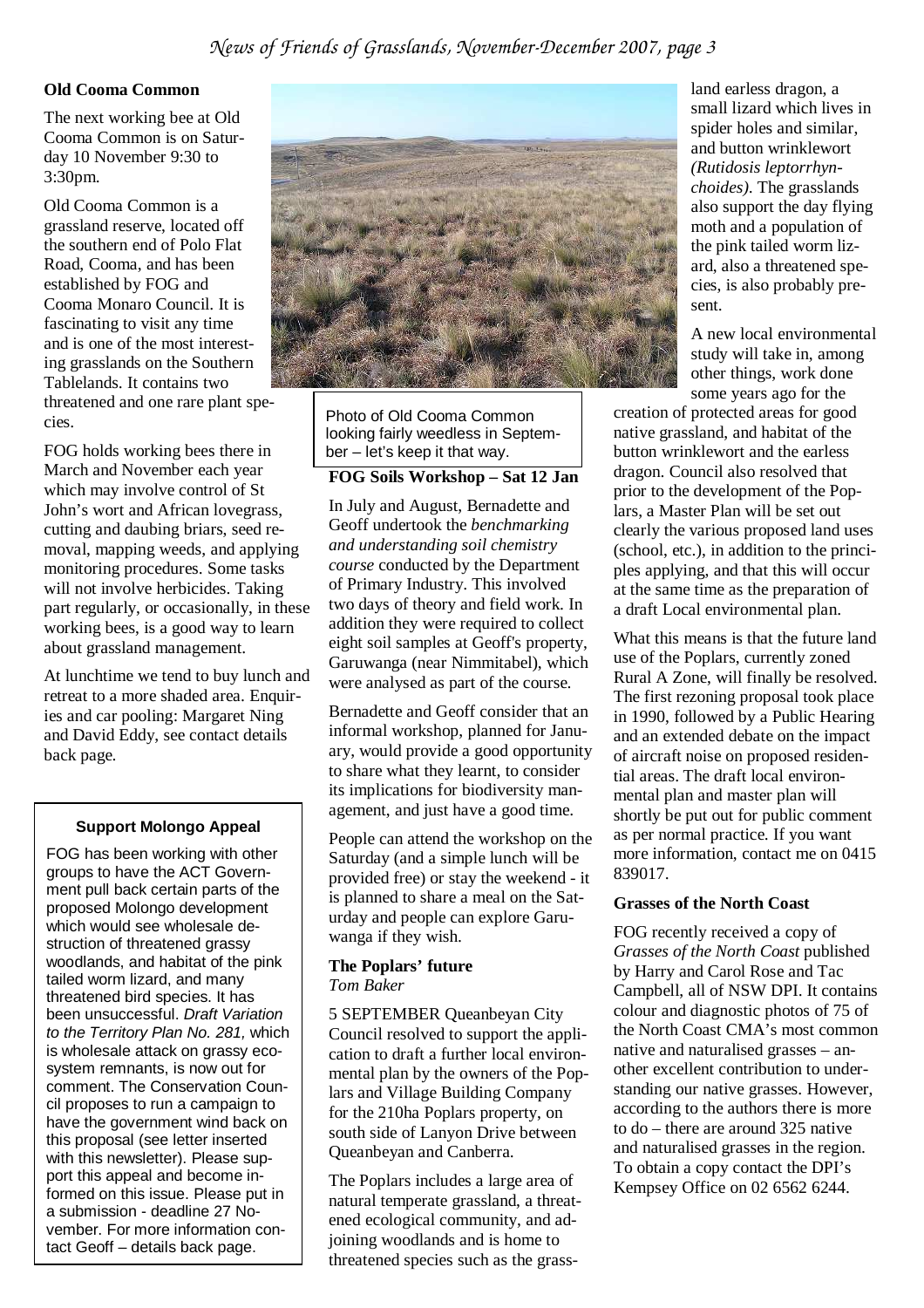#### **Restoration of Michelago Creek**  *Tony Robinson*

Over the past five years the Michelago and District Landcare Group has been restoring natural habitat along Michelago Creek, and parts of Ryries Creek and Margaret's Creek. These creeks, together with Booroomba Creek, make

up the main watercourses in the Michelago district. They originate to the east of Michelago village in the Tinderry Range and flow into the Murrumbidgee to the west.

The main activities, funded mainly through the Natural Heritage Trust's Envirofund, have been weed control, native tree planting, the removal of invasive crack willows from the watercourses, the construction of rock gabions along eroded creek banks (see photos), fencing off stock access to the creeks and the provision of off-stream watering. Other valued funders of these activities have been Greening Australia, Duke Energy and the Olympic Committee.

The removal of the crack willows from the watercourse has improved the biodiversity along Michelago Creek with the reappearance of acacias and tea tree *(Leptospermum* sp.) and a range of smaller native forbs. A recent visit (16 Sept) by FOG members identified for us a number of interesting and uncommon grasses and sedges such as curly sedge *(Carex bichenoviana)* and river tussock. Thanks to Geoff and Sarah. We hope to learn more as the habitat changes and develops.

With the removal of crack willows, the course of the creek is changing with flow of water remaining more centrally in the creek and the appearance of a more vegetated stepped series of ponds. This year at least four species of frog have been heard calling. Not all willows were removed, as it is recognised that in many situations they have a role in the stabilisation of stream banks. To overcome further invasion by seed, all female trees were removed, leaving the males.

As there has been no major flood in



Photos supplied by Dennis – these show 'the construction of rock gabions along eroded creek banks' just after construction, and after vegetation has become established. Photo below is a flower head of swamp foxtail grass (Pennisetum alopecuroides) sighted on the 16 Sept trip.



recent years the rock gabions have not been seriously tested but smaller floods have shown that they are standing up well and holding the toes of the steep banks as they slump. The tree plantings along the banks of the creek in the village have been very successful and many are now six to eight metres tall and attracting a range of small native birds. We are monitoring the changes to flora and fauna as the project progresses and would eventually like to use the area as a natural recreation site for villagers and others to enjoy. Future projects will involve assisting local landholders with more fencing, off-stream watering and tree planting.

#### **Stipa in Canberra**

21 AUGUST the Stipa Native Grasses Association presented a workshop to ACT region farmers – its title was *Native grasses as a basis for cropping and grazing.* The workshop which FOG and the ACT Rural Landholders Association (RLA) helped to organise was attended by 25 people. The aim of the workshop was to talk to farmers and illustrate how native grasses can play an important part in cropping and pasture. Andrew Giekie (President, ACT RLA) opened the workshop. Stipa speakers included George Taylor, Sue Rahilly, Xanthe White and Angela Roberts**,** as well as two local graziers, Tobias Koenig and Martin Royds, both well known to FOG members.

Many questions were posed to the speakers and over lunch, intense and fruitful discussion ensured. After lunch Geoff Robertson gave a short talk on the cultural and natural history of the venue (Mugga Mugga) and the group adjourned to identify the various native grass and forb species that grow on site.

The following day there was a similar workshop – this time addressed to scientists and bureaucrats. It was organised by CSIRO. Col Seis, who could not make it on the previous day, was also a speaker. This was Stipa's first appearance in Canberra and they were very pleased with their reception.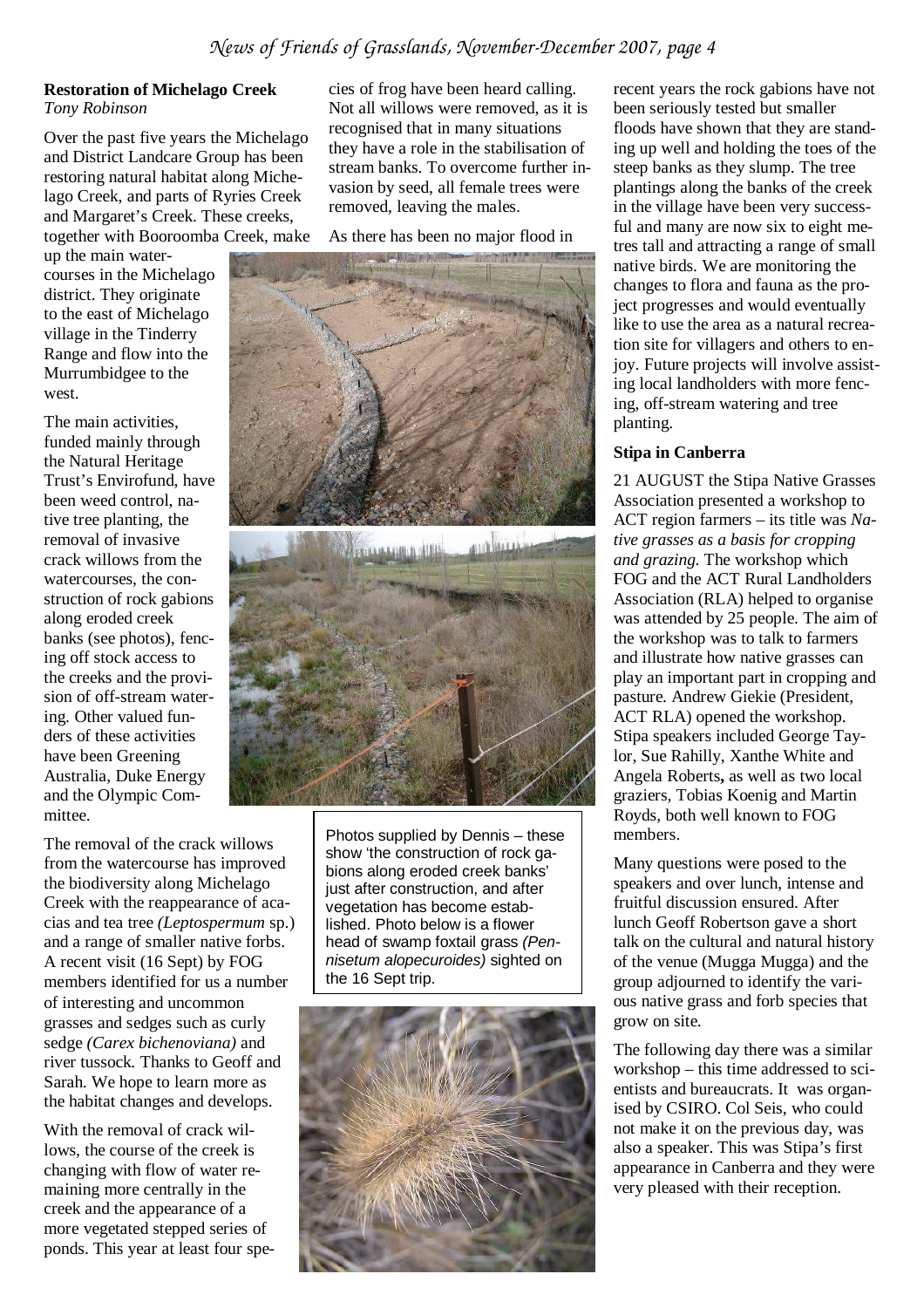#### **New ST CMN Facilitator**  *Mary Appleby*

The Southern Tablelands Grassy Ecosystems CMN now has a Facilitator – that's me. Funding has been provided by several agencies.

My job is to facilitate actions of the CMN by producing a newsletter, maintaining contacts between network members, sharing resources, organising field days and workshops, producing resource material, and anything else that supports CMN members to improve conservation outcomes for grasslands and grassy woodlands in the Southern Tablelands. I may be contacted by telephone at 4842 1100 or 0429 850 838.

Several activities interesting and informative field days have already been advertised. More are on the way, including *Native Grassland Management Field Day -* Friday 2 November at Lerida TSR (Goulburn RLPB), *Native Grassland Management Field Day -* at Gundary TSR (Goulburn RLPB), *Identifying plants of grassy ecosystems in the Kosciuzko to Coast project area (Bredbo) –* Friday 30 November.

#### **Free places for ANPC workshop**

DECC has announced that it will fund several places on the ANPC *Identifying plants of grassy ecosystems*  course. To apply, this offer is restricted to NSW residents, contact rainer.rehwinkel@environment.nsw.gov. au by Friday 26 October.

#### **Grassland buttercup**

Rainer Rehwinkel has excitedly reported that he has found another unusual grassland species growing in a damp corner of his garden. The species is *Ranunculus pumilio,* a softly hairy annual herb which is intermittently moist sites, mostly in grassland or woodland. Further information may be found in *New South Wales Flora Online.*

#### **Spring flowering**

*Benj Whitworth* 

18 SEPTEMBER At Gungahlin Hill, on my recent walk, I saw a few golden moth orchids – all very small. Cryptandra have been in flower at St Marks and Gossan Hill. Also at Gossan Hill and Bruce Ridge NW corner I

saw many finger orchids, mainly caerulea and fuscata.

#### **Southern Tablelands' study**

FOG recently received a copy of the report *Maintenance of biodiversity in native pastures,* which posed the question of what are the benefits of maintaining biodiversity in native pastures for primary producers and grassy ecosystems conservation on the Southern Tablelands.

The report states that 45 farm managers participated in the study. All properties studied contained sixty percent or more native pasture and, where possible, had up to 30 years continuous ownership or management. Some properties with no ploughing, over storey clearing or broad acre herbicide in the last ten years were also targeted. Farms from different stocking regimes were chosen.

One of the key findings was the move away from *set stocking.* Nevertheless approaches to management were very variable. For more information contact the Southern Rivers CMA.

#### **New UMLC Committee**  *Tony Robinson*

The Annual General Meeting for the Upper Murrumbidgee Landcare (UMLC) Network was held on Tuesday evening 25 September at Cooma. This was followed by a General Meeting and two presentations from local landcare groups on their recent activities.

Prior to the AGM, Lynton Bond, Carwoola Landcare, announced that he would stand down as Chair but was willing to continue as an active member of the committee. Lynton has been a tower of strength to the Network during a period of change with the advent of the Catchment Management Authorities (CMAs) and the changes in the way natural resources are managed in the region. Lynton's efforts will be known to many in the catchment. He has been ably assisted by Pam Vipond the UMLC Community Support Officer (CSO). Over the last few years they have been working through the change processes and developing partnership relationships with the Murrumbidgee CMA.

At the AGM, I, representing the Michelago and District Landcare Group, was elected Chair. Lynton accepted the position of Deputy Chair to assist the Committee and me with the handover. Maryke Booth, Royalla Landcare, was relected Treasurer, Tom Baker, Queanbeyan Landcare, Secretary, and Phil Selmes, also of Queanbeyan Landcare, the Public Officer. Ken Dane and Jim Wharton of Numeralla Landcare were elected as Committee members. One Committee member position remains vacant.

During the AGM Lynton was presented with a gift and thanked for his sterling efforts on behalf of the Network. Two Committee members, Jean Wynes, Bredbo Landcare, and Bill Warrener, Numeralla Landcare stood down this year and were thanked in their absence for their efforts over the past few years.

Over the next year the new committee will complete the strategic plan that was started by Lynton, will establish a presence on a new website and will assist Pam with the development of her workplan. Discussions on the terms of reference for the MCMA, Murrumbidgee Landcare, and the UMLC CSO will continue as these partnerships mature.

#### **Action on Indian Mynas**

Bill Handke, President of the Canberra Indian Myna Action Group is pleased that the group received an ACT Environment Grant valued at \$15,000 to continue their work on reducing the numbers and spread of Indian Mynas. The grant will support the group in public education and awareness raising, and to contract trap makers to reduce the trap waiting list and to trial some trapping in currently restricted areas. A major task is to develop information brochures and pamphlets to distribute to the general public. If you have any skills to assist in this, Bill would like to hear from you. His contact details are handke@grapevine.net.au. The group also holds regular trap building workshops.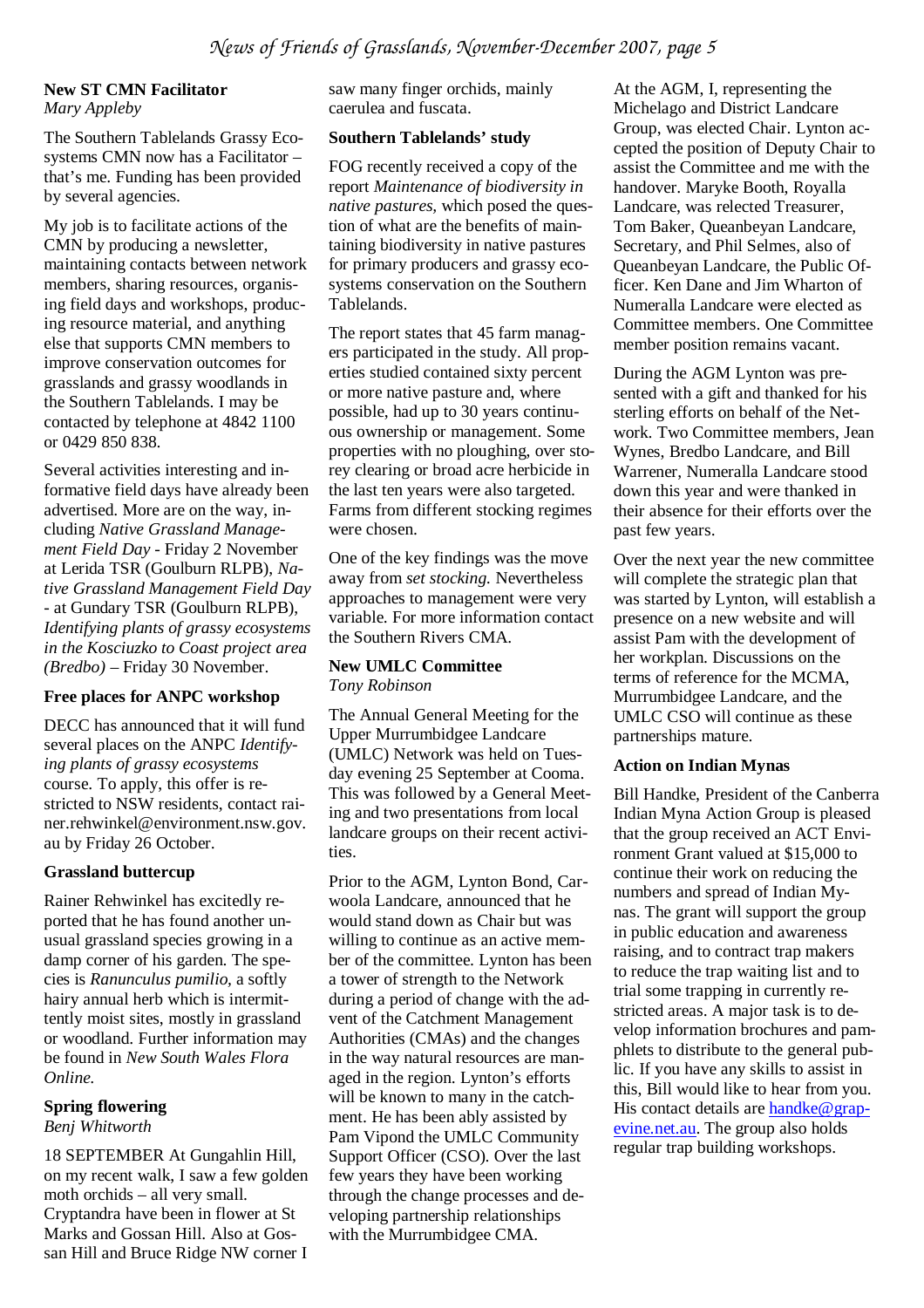#### **Report on four new fire trails in Namadgi** *Christine Goonrey*

Since the 2003 fires we have known that many new fire trails were proposed for Namadgi National Park, in addition to the network of existing roads, fire trails and management tracks. The new trails which caused most concern are known as Bullen Range, Spencers Border, Orroral Tors and Stockyard Link and in April 2007 a consultation process was undertaken by Territory and Municipal Services (TAMS) as the first step to getting approval to build these trails.

The Bullen Range fire trail is surrounded by private property and very clearly part of the important urban edge protection system, so NPA decided not to oppose it. Spencers Border fire trail, on the NSW/ACT border at the southern end of the park, is separated from an existing fire trail on Spencer's property by a three strand wire fence. We stated very firmly that building this trail would be a complete waste of public money and evidence that fire fighting relations across State jurisdictions are not working as well as we might hope.

Stockyard Link fire trail starts by running through a small wetland, carries on across an exposed ridge, then plunges down a steep spur which has defied all road building attempts to date, then ends up at Corin Dam. Our main objections to this fire trail were that it will create erosion directly into the Cotter River; it will always require extensive and costly maintenance simply to ensure it could be used by vehicles; and it will be used to introduce inappropriate prescribed burning to a key area of the catchment. We opposed this trail vigorously.

The fourth fire trail starts at the old collimation tower site on Orroral Ridge and extends right across the ridge to join Smokers fire trail about a kilometre from the locked gate off the Corin road. Its purpose is to enable a program of frequent intense burning every 2-3 years from the proposed road down into Orroral Valley to establish a low fuel zone on these slopes. An undefined prescribed burning program would also be carried out into Blue Gum Creek.

Our reasons for objecting to this fire trail are numerous. It would destroy the highly valued experience of following a footpad trail through some of the loveliest and most unusual scenery in Namadgi. It would require the blasting of rocky tors and subsequent destruction of Aboriginal sites. It would open up the area to illegal 4WDs and motor bikes and increase the incidence of arson. The prescribed burning would reduce vegetation and leaf litter on the steep scree slopes of Orroral Valley with resulting erosion into Orroral River and possibly de-stabilise significant tors such as Cathedral Rocks.

#### **Can you help FOG?**

FOG has identified that it would greatly help if several people could contribute about 4-6 hours a month to assist with FOG tasks. One task would be to be editor, or assistant editor of the FOG E-Bulletin. There are several tasks that could be undertaken on the program, and many more come to mind. If you would like to discuss this further, please talk to Geoff, contact details back page.

In conjunction with other interested clubs including FOG, Canberra Ornithologist Group and Canberra Bushwalkers, we took part in the consultation process which itself seemed quite flawed. The flora and fauna survey was limited and not likely to show the richness of the area in non-drought times. There was some doubt as to the weight put on comments on the ecological values of the areas or our assessments of the proposed fire regimes. We weren't very confident that this process would contribute to a sensible decision so we increased the pressure.

Stateline on ABC TV did a substantial item on the issues which attracted a lot of public attention. We met with the Minister for Emergency Services who promised no new trails would be commenced while the current review of the Strategic Bushfire Management Plan was under way. We met with senior officials in TAMS who took our concerns on board. It was much more difficult getting a response from the Emergency Services Authority which

is the body pushing for the building of these fire trails. The Commissioner, Gregor Manson, eventually came to the July general meeting of the National Parks Association (NPA) ACT and made clear that he thought such contentious issues should be resolved by interested parties at an informal level.

From June through to September NPA kept up active lobbying - check the NPA website at www.npaact.org.au for details on the long drawn out process. Finally, on 12 September, the Chief Minister announced that the Orroral trail would not be built, the Stockyard Link would be a much modified, smaller track and Spencers was on hold for a year. Only Bullen would go ahead in its original form. After four and a half years of seeing the yellow tags flutter along Orroral ridge, this was a huge relief for us all.

However, there is no doubt in anyone's mind that we need to keep an eye on the larger picture, i.e. the overall fire management plan for the ACT, because this is the plan which could again mandate more fire trails in inappropriate places. An effective, sustainable fire management plan is our only guarantee that trails such as these will never be built because there will be no good reason to build them.

*Christine is President of NPA ACT, an executive members of Conservation Council, and a FOG member.*

#### **More grasslands threatened**  *Grasscover*

22 SEPTEMBER Canberra Times Marika Dobbin mentions that "The ACT Government is considering opening up a massive stretch of land to Canberra's east for light industry." This is part of the "Eastern Broadacre Study (which) follows a similar study of the Molonglo Valley". Unfortunately, it is difficult to actually find references to these elusive studies on ACT Government websites. However, what is implicit is that large areas of natural temperate grassland, grassy woodland, and habitat for threatened species will face the development threat, and we can have no confidence that the government will protect these areas. So watch this space!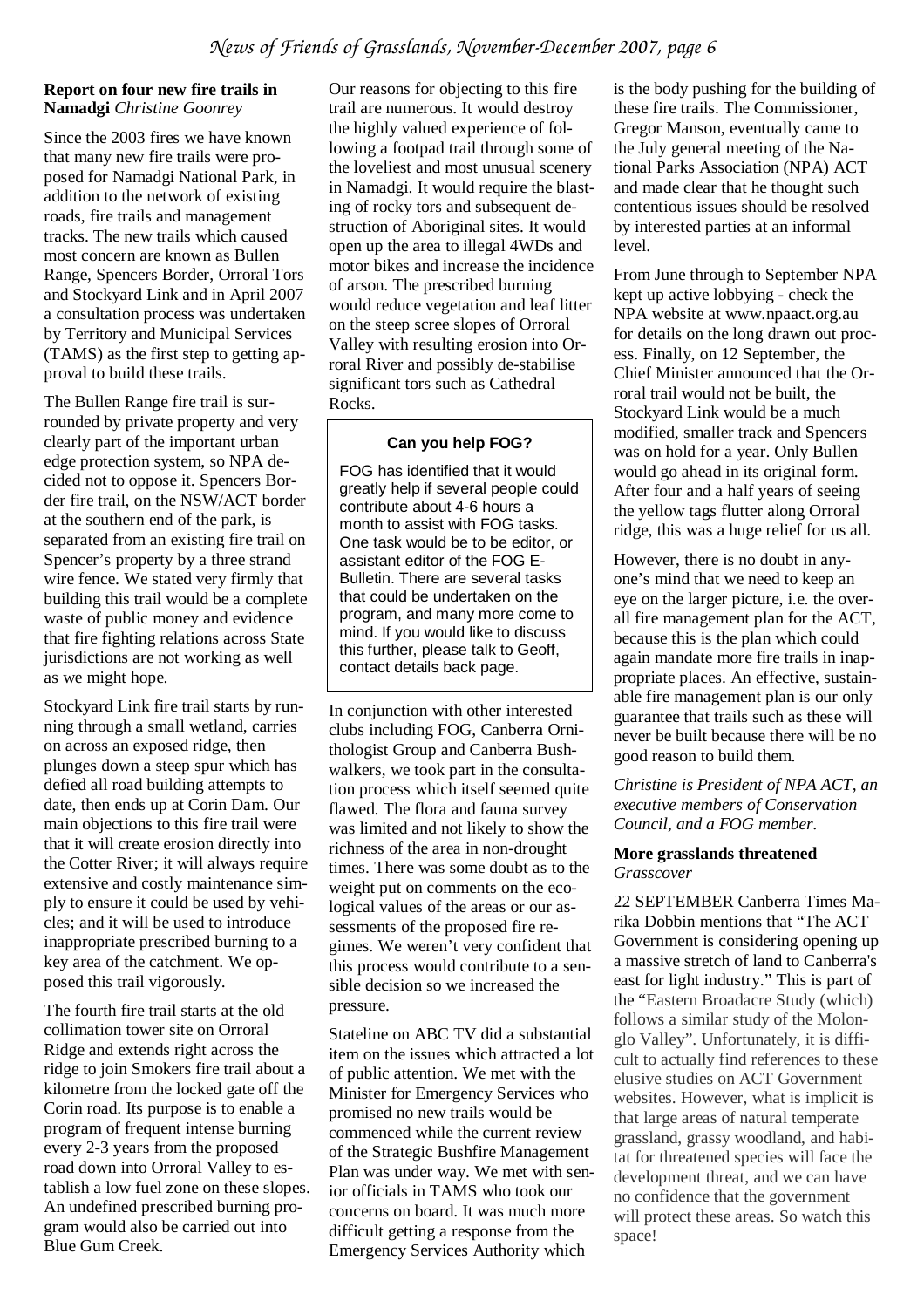#### **Biodiversity offsets**

*Groundcover* 

Readers will be aware of the various provisions of the NSW *Native Vegetation Legislation* and that land clearing is allowable in some circumstances, and in some of those situations, biodiversity offsets are required. NSW passed the *Biobanking Bill* in December 2006. Biobanking is a new process and it is unclear as yet what the ecological and ethical implications of it are. According to one opinion, "while some aspects of offsetting are ecologically pragmatic and arguably in the public interest, there are other aspects that amount to little more than greenwash".

According to its website, Eco Trades is the first company in NSW to provide the development industry with rapid access to strategically acquired, fully documented biodiversity offsets. It describes itself as a specialist biodiversity offset provider and offset broker.

Currently it manages 25 properties totalling nearly 20,000 hectares on behalf of its investment partners. Collectively these properties provide habitat for a number of endangered ecological communities, including grassy white box-yellow box-Blakely's red gum woodlands, Lower Hunter spotted gum-ironbark forest, dry rainforest and coastal saltmarsh, and many threatened plants and animals such as koalas, brush-tailed rock-wallabies, squirrel gliders, swift parrots, regent honey-eaters, grey-crowned babblers, brown tree-creepers and speckled warblers.

Owners of high conservation properties can also sell offsets. For more information you might want to look at the Eco Trades web site, www.ecotrades.com.au.

#### **Can you believe it?**  *Grasscover*

28 SEPT CANBERRA The Defence Department announced that it will implement a kangaroo management plan in the Australian Capital Territory purportedly designed to promote sound ecological management and a responsible approach to animal welfare. The plan will use a mix of translocation,

fertility control and – only where necessary – euthanasia to bring the kangaroo population into balance with the ecosystem at the Belconnen Naval Station (BNS).

This follows advice from its ex-

pert panel, convened in August 2007, to assess the environmental impact of the kangaroo population at the naval station. The panel comprised specialists on kangaroos, native temperate grasslands, reptiles and on responsible wildlife management. As many FOG members know, the site is fenced and the kangaroos are a captive population.

The panel concluded that the structure of the grass swards and soil condition at the BNS showed very heavy grazing which threatened the long-term sustainability of the grassland. However, part of the package was a curious announcement that "supplementary feeding will be introduced as a measure to save grass and soils".

At the Majura Training Area, Defence has engaged a contractor to construct a kangaroo temporary exclusion fence around threatened Natural Temperate Grassland – obviously the Department is not short of cash!

In response (4 Oct), the Limestone Plains Group, comprising local Canberra scientists and nature conservation groups, while welcoming the Defence Department's decision to manage actively kangaroos at its Belconnen Naval Station, was critical of the decision saying that Defence was still too focused on kangaroos rather than taking responsibility for managing the entire grassland ecosystem. Spokesperson, David Shorthouse said "It is essential that kangaroo numbers be reduced immediately. Spring is a key time for the grassland plants to grow and set seed. Continuing the overgrazing will jeopardise recovery of the grassland".

The Group remains concerned about Majura and fears that Defence's pro-



#### **Check this out**

Michael Bedingfield took this photo of a new display board during a visit to Mulligan's Flat. There is a similar board in Goorooyarroo.

posed fencing of the best quality grassland will simply increase the grazing pressure on adjoining vegetation, including the threatened woodland community. There is very little grass available in the woodland. In its view, the kangaroo population must be culled immediately or the grassland earless dragon and other threatened species will be placed at even greater risk of extinction by continued overgrazing by kangaroos.

# *FOG submis FOG submissions*

*Bernadette O'Leary* 

I've included summary information below about FOG submissions in response to public notification in recent months. Full details of submissions are available via request to fogcanberra@yahoo.com.au, and they will eventually be included on the website (hopefully by the end of 2007).

#### **Symonston caravan park swap**

Further to a recent submission on an EPBC referral about providing services to, and leasing of, the Symonston caravan park swap site (see Sept-Oct newsletter), FOG provided comments to both the ACT Planning and Land Authority and the National Capital Authority on a draft variation to the Territory Plan (no.285) and a draft amendment to the National Capital Plan (no.67), respectively.

Again, FOG's comments were based on the likely significant impact on the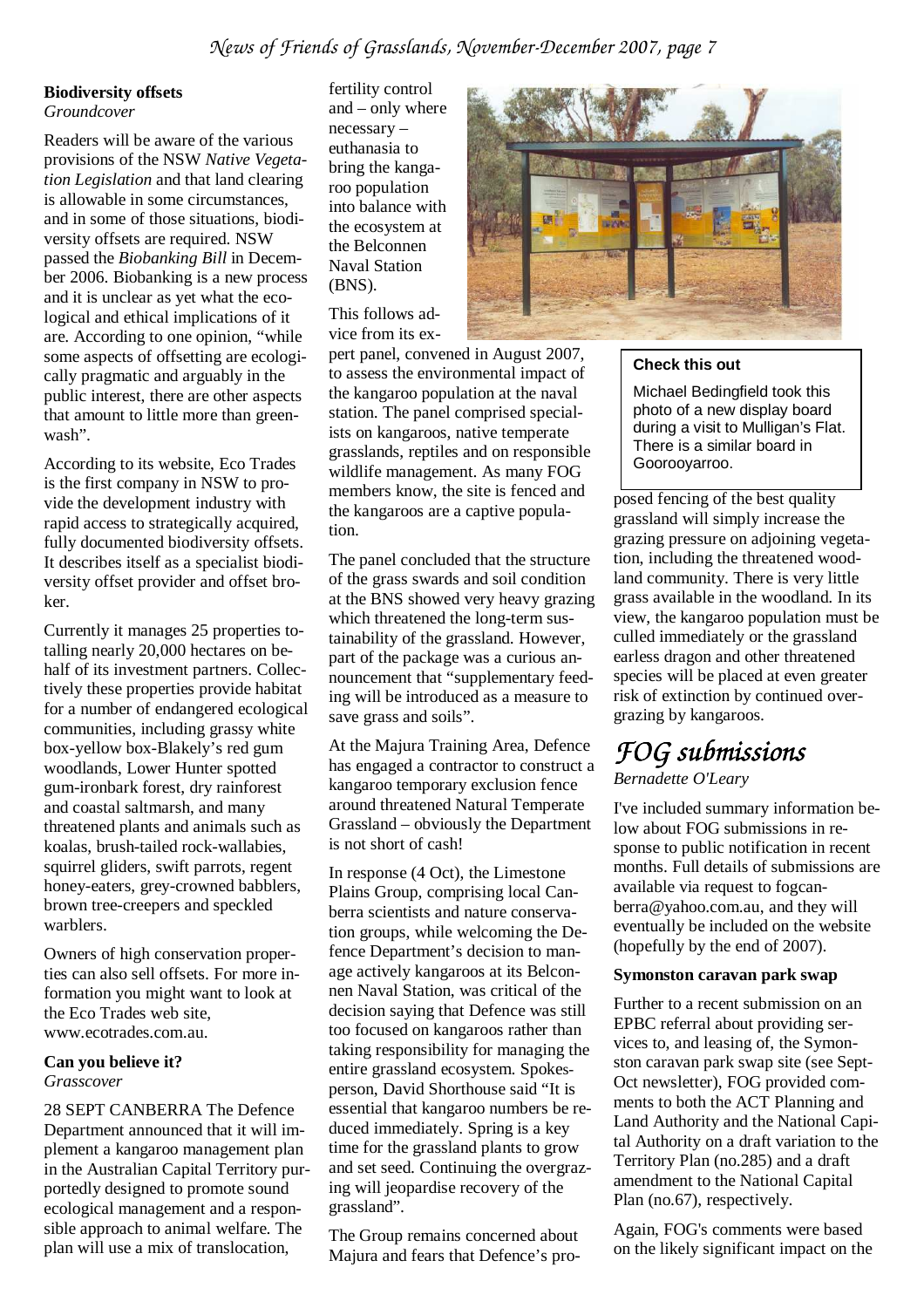grassland earless dragon *(Tympanocryptis pinguicolla)* and its habitat, and the currently unknown status of this species especially given the drought and effects of overgrazing.

FOG noted the Conservator of Flora and Fauna's comments on, and supported most of his recommendations relating to, the Draft Variation to the Territory Plan. Although FOG does not support the proposed development, our stated position was that if it is allowed: the area affected should be minimal; as much habitat should be conserved as possible; and a regime of effective management should be put in place.

#### **ACT Weeds Strategy**

FOG also provided comments on the draft ACT Weeds Strategy which revised the existing (1996-2006) Strategy. In brief, FOG's stated view was that weeds of grassy ecosystems are some of the most problematic; weed management needs to be resourced adequately for success; community (including volunteer) participation needs to be well supported to be effective; all land containing weeds needs to be included in an ACT approach; landscape scale approaches (across tenures and borders) are critical; and

### **PLANTS OF THE ACT**

A Guide to the Indigenous and Naturalised Vascular Plants of the ACT excluding Jervis Bay

# 2 CD-ROM SET

- Over 4000 full-colour photographs of 1300 species of the 1350 species found in the ACT
- Information on how to identify each plant species, and how to tell it apart from similar species
- Information by field botanist with 20 years experience
- Requires 1.2GB hard drive space to download to your computer

Full Licence \$150 (student and quantity discounts available – ask us). Send payment made out to 'Wildwood Flora', Wildwood, 367 Koppin Yarratt Road, Upper Lansdowne NSW 2430

the ACT Government should show leadership in managing weeds on its own land.

### *FOG letters letters*

#### **Microleana lawn!**  *Helen Bayes*

Dear FOG, I have seeded a *Microlaena stipoides* lawn in my O'Connor front garden, under two old, wild, blakeleyis. If FOG folk would like to come and see how it is progressing, they are welcome. Please ring front door bell, so I can meet you and describe what we did. My e-mail is baymor@cyberone.com.au.

## *Opinion piece*

#### **Overgrazing of grassland**  *Isobel Crawford*

So where are we now, three months after the decision by Defence on 5 July not to proceed with a cull of kangaroos at either Belconnen or Majura, in response to pressure from Wildcare Queanbeyan? Kangaroos are still overgrazing grasslands which have provided habitat for threatened species, at both locations.

#### **Belconnen**.

The next delaying tactic from Defence was to convene a group of four scientists, an 'Expert Panel', to give their opinions on what should be done. They visited Belconnen on 11 August, and reported very promptly. It then took about a month for Defence to release the summary of a combined report, *The Expert Panel Assessment - August 2007*.

It seems most odd that experts would recommend that euthanasia be used only as a last resort at Belconnen. (Shooting has been banned by the AFP.) Translocation is still being pushed as the favoured 'solution'. The Limestone Plains Group still considers that this is not a solution: it is inhumane to expose wild animals to being darted, captured, handled, tagged, confined, transported, exposed to noise, and then released into a strange new location with insufficient food resources, competing resident roos, and

surrounded by landowners with permits to shoot. You wouldn't let anyone do this to your favourite dog, so why do it to roos?

Apart from the fact that translocation is cruel, it also seems wrong to increase the number of kangaroos somewhere else, when we are in continuing severe drought. This will only increase the grazing pressure on the land they are moved to. Finding a location or locations than can accept about 400 roos from Belconnen, and provide good quality food for them, plus the existing roos etc., seems a difficult, if not impossible, goal to realise. How long will we have to wait for Defence and Wildcare to accept that this is not a solution for Belconnen?

#### **Majura**

At Majura, a fence is going to be built around the grassland in the southwestern corner. This will largely involve increasing the height of existing fences. It will have an impact on the threatened woodland community outside the fence, as it will push the roos into the woodland (and other poorer quality grasslands). It sounds as if this was not given sufficient weight in the Impact Assessment done under the EPBC Act, which has a question about this. It would be interesting to see how this was answered.

Defence has a responsibility to manage these grasslands so that threatened species are conserved, rather than further endangered by a refusal to cull kangaroos. Life is about making tough decisions, not copping out and hoping that the roos at Majura will magically find some food outside the fenced grassland, in the continuing and serious drought. There is no food elsewhere at Majura: either the animals will starve on the range, or they will move away. If they move, they will either be shot by adjoining landholders, or run over, or they will add to the existing pressure in nearby nature reserves in NSW and the ACT.

We have a very simple choice: either we kill individuals of a common and widespread species, i.e. roos, or we increase the likelihood of extinction for one or more threatened species.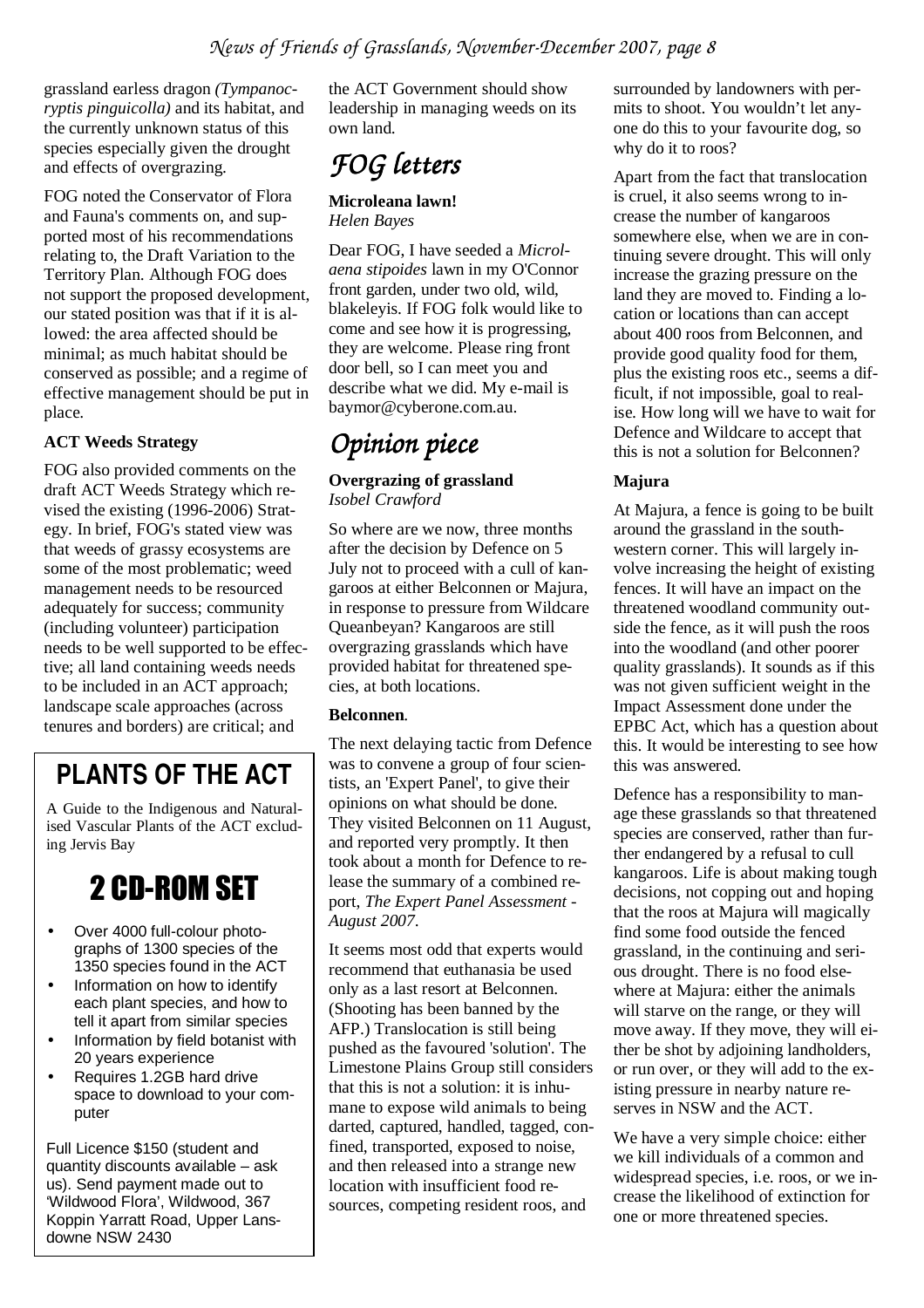# *What FOG Members Have Been Doing, Part II What FOG Members Doing, Part II*

*Margaret Ning* 

*Last time, we published Part I of Margaret's write up of the FOG slide afternoon held on 16 June. We now continue with Part II, Editor.* 

base/apex shape, etc. could all be determined. Dave had also noted the bark type, the presence of ribbons of bark in the upper branches and the absence of scribbles on the tree

#### **Using interactive identification keys - electronic plant ID!**

There were two presentations in this part. The first was a demonstration of *Families of Flowering Plants of Australia, edited by Kevin Thiele and Laurie Adams* by Janet Russell and I. We gave a brief overview of how *Families of Flowering Plants of Australia* works to help one identify plants to family level. Ideally, when one has a plant specimen it should be possible, using the interactive key, to do this by entering particular characteristics of the plant which will gradually eliminate all the families other than its own, although in practice, this is not always possible. One can then use either the photos of species within each family on the DVD to possibly get down to genus/species level (though there is

only a limited range of photos for each family), or other resources such as floras and field guides.

The identification process commences with a list of 240 families, and an extremely long list of characteristics (166) that can be entered for the specimen, including state, region, vegetation community, habit, leaf/flower/fruit/seed details, etc. The specimen that Janet and I chose to demonstrate the key with, was nodding saltbush (*Einadia nutans),* which, because of its particular leaf shape (hastate – two outward pointing lobes at the base and a pointy tip) and fleshy fruit, we managed to identify only after selecting only six characteristics. And that is the secret to success – note unusual easily identifiable macro features and select for those characteristics first. Apart from the einadia, we also had some other beautiful fresh specimens on show which also illustrated some of these unusual characteristics – e.g. unusual leaf shape, spines on stems, pungent odour, glands, etc.

Dave Mallinson then demonstrated *Euclid, Eucalypts of Australia, Third edition.* Dave went through similar steps to demonstrate *Euclid*, which is the definitive electronic identification and information system for Australian eucalypts which now covers all 894 species. He had grabbed his euc specimen from a street tree, so we started out behind the eight ball a little when it came to answering some of the characteristics like State, region, vegetative community, etc. However, his specimen had buds and fruits, and nice leaves for which the length, venation, petiole length,



Acacia cyperophylla. Photo by: M. Fagg, ANBG Photo No.: a.9950

that yielded the specimen. It was a bit of a struggle to reduce the last handful of possible species, but plenty of

the audience were making suggestions as to what characteristics could be tried next, and after a couple of trips outside to check some characteristics in the sunlight, it finally came out as a subspecies of *E*. *viminalis*.

Using both these interactive DVDs is a fun way of identifying plants and also an excellent way of expanding one's botanical knowledge. Both DVDs are available from CSIRO Publishing or the Botanical Bookshop at the ANBG for \$75 for Plant Families and \$120 for Euclid. Further information can be seen at www.environment.gov.au/biodiver-

sity/abrs/publications/cds/flowering.h tml for Plant Families and www.publish.csiro.au/nid/20/pid/540 1.htm for Euclid. Also I am happy to

answer any queries - contact number back page.

#### **Rainer Rehwinkel - Spinifex and gorges – the grassy ecosystems of the Pilbara**

Late last year Rainer travelled to the Port Hedland area in Western Australia to do a couple of months voluntary work on an Aboriginal community. On most afternoons and weekends he went exploring, which explains why he had so much difficulty paring back the number of slides in his presentation. The community itself was an oasis with a wonderful range of bird species – and these were also well illustrated in his slides.

The grassy species in that area includes spinifex. The area is also extraordinarily rich in solanum and acacia species, and there was a photo of a favourite of mine, an attractive minniritchi (*Acacia cyperophylla?*) barked acacia. A wide range of other forbs, shrubs and trees with beautiful flowers also featured, in a display that seemed very impressive given the time of the year that he was there (Oct-Nov). We all decided that the season had been particularly kind to Rainer as he said there was heaps of water left at the end of the dry season which possibly also accounted for why he was able to sight crocs on river deltas.

He also visited dry river beds with their ubiquitous river red gums and associated flora and fauna – the latter was evidenced by the myriad tracks in the sand. Fauna either photoed or mentioned included: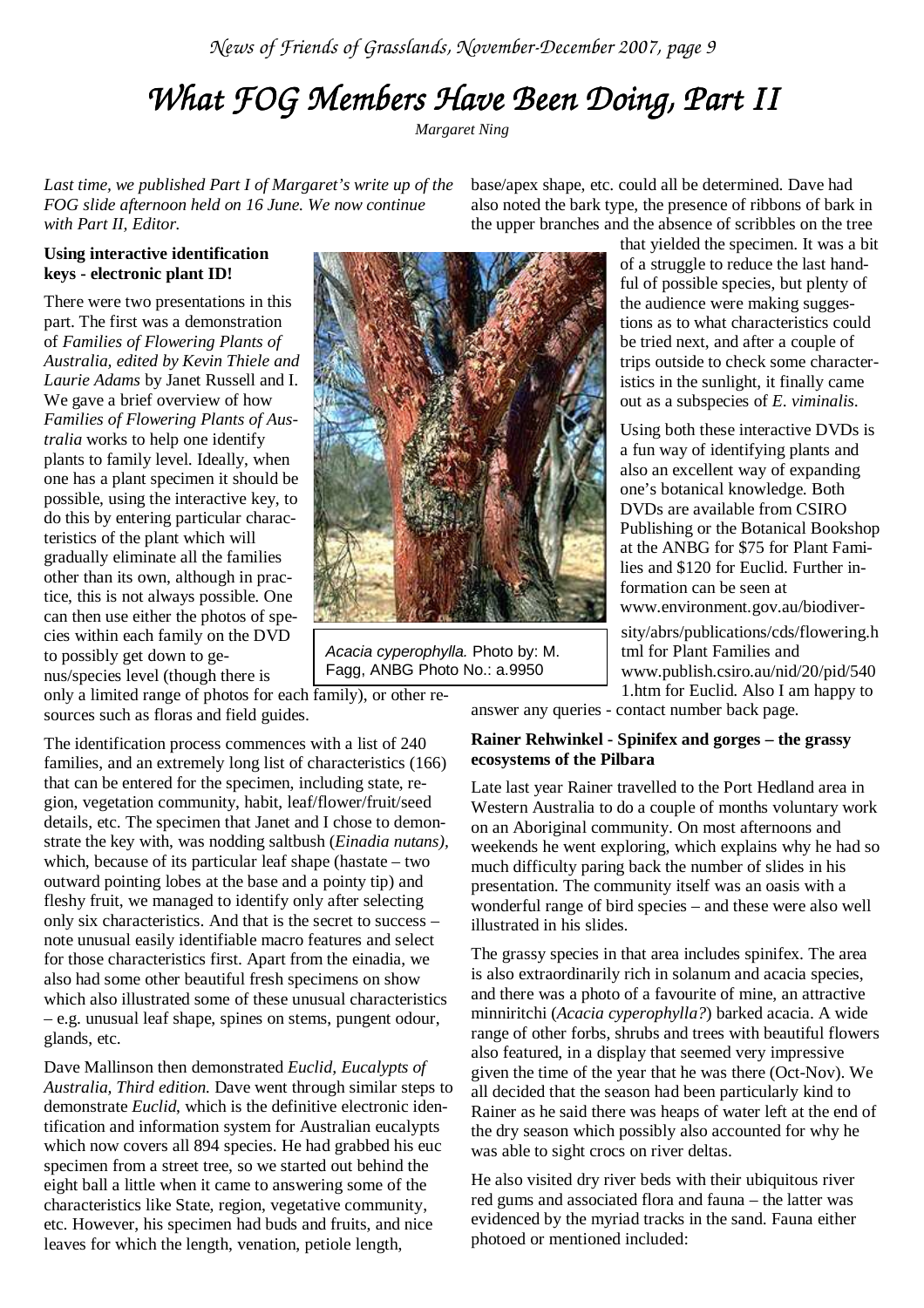- wading birds.
- a pair of very flighty brolgas, which Rainer said was a result of their being shot at,
- two herps species (a skink and a goanna), and
- a brush turkey/bustard.

The only plant species Rainer saw over there that are also in our area were common everlasting (*Chrysocephalum apiculatum*) and kangaroo grass (*Themeda triandra*).

Rainer also showed us photos of many wonderful natural features, including awesome pinnacles, the jasper of Marble Bar and the dramatic red iron oxide of the Hamersley

Range with the nearby Karijini National Park. Unfortunately no part of this country is untouched by invaders, and there was buffel grass (*Cenchrus* sp.) growing in the river channels, and lots of the area was modified by years of grazing.

In contrast to the natural landscapes Rainer also showed us a brief number of industrial landscapes, including salt works, magnesium mining, and the harbour at Port Hedland all involving huge infrastructure. Port Hedland's harbour also included natural sights such as mangroves, a mudskipper and a dramatic black and red crab. Rainer's photos included some close-ups and many broad overviews - not much escaped his eager eye.

# *Reading the Landscape Landscape*

*Leanne Barrett* 

On a wonderful sunny Saturday, David Tongway presented a one day workshop on *Reading the Landscape*. Twenty-one participants attended the workshop hosted by Royalla Landcare and Friends of Grasslands (FOG). They came from many different backgrounds, from property owners to employees of environmental organisations. Everyone was interested in learning how to read the landscape.

As a property owner I have read and listened to several people who can read the landscape. One of these people was our presenter David Tongway, whom I first heard speak at an ANPC conference in Dubbo in 2005. David has extensive first hand knowledge that is supported with scientific methodology to provide tools to aid land managers in reading the landscape.

David's methods showed the workshop participants how to look at their landscape and see what is happening to it. He demonstrated how to monitor the landscape and assess its functionality.

He demonstrated four types of data collection:

- 1. LFA (Landscape Function Analysis)
- 2. ASWAT Aggregate Stability in Water

3. EFA (Ecosystems Function Analysis) Point-centred quarter

4. Ephemeral Drainage Line Assessment.

While most of the workshop focused on learning how to collect data, David had some important messages for us to think about.

- 1. A functional landscape retains resources; water, topsoil, and organic matter.
- 2. A dysfunctional landscape is when resources are taken away from the landscape. For example, water carries the topsoil and organic matter away from the landscape.



- 3. Water and wind are sometimes factors that remove resources from landscapes that we are managing.
- 4. In our region the B horizon soil (soil below the topsoil) tends to be easily dispersed in water. The exposure of B horizon soil can lead to erosion. Use ASWAT to check your soil properties.
- 5. LFA monitoring can indicate whether a site is stable or if it has the potential to lose resources. E.g. How do patches in the landscape collect resources? How do inter-patches allow resources to leave the landscape?
- 6. Assessing the data collected from monitoring sites over time can assist in land management decisions.

To find out more about the monitoring methods used at the workshop, go to http://www.cse.csiro.au/research/efa/ which has several products to download, or contact Royalla Landcare or FOG.

*Leanne is an enthusiastic member of Royalla Landcare and FOG, and the workshop was held at her property.*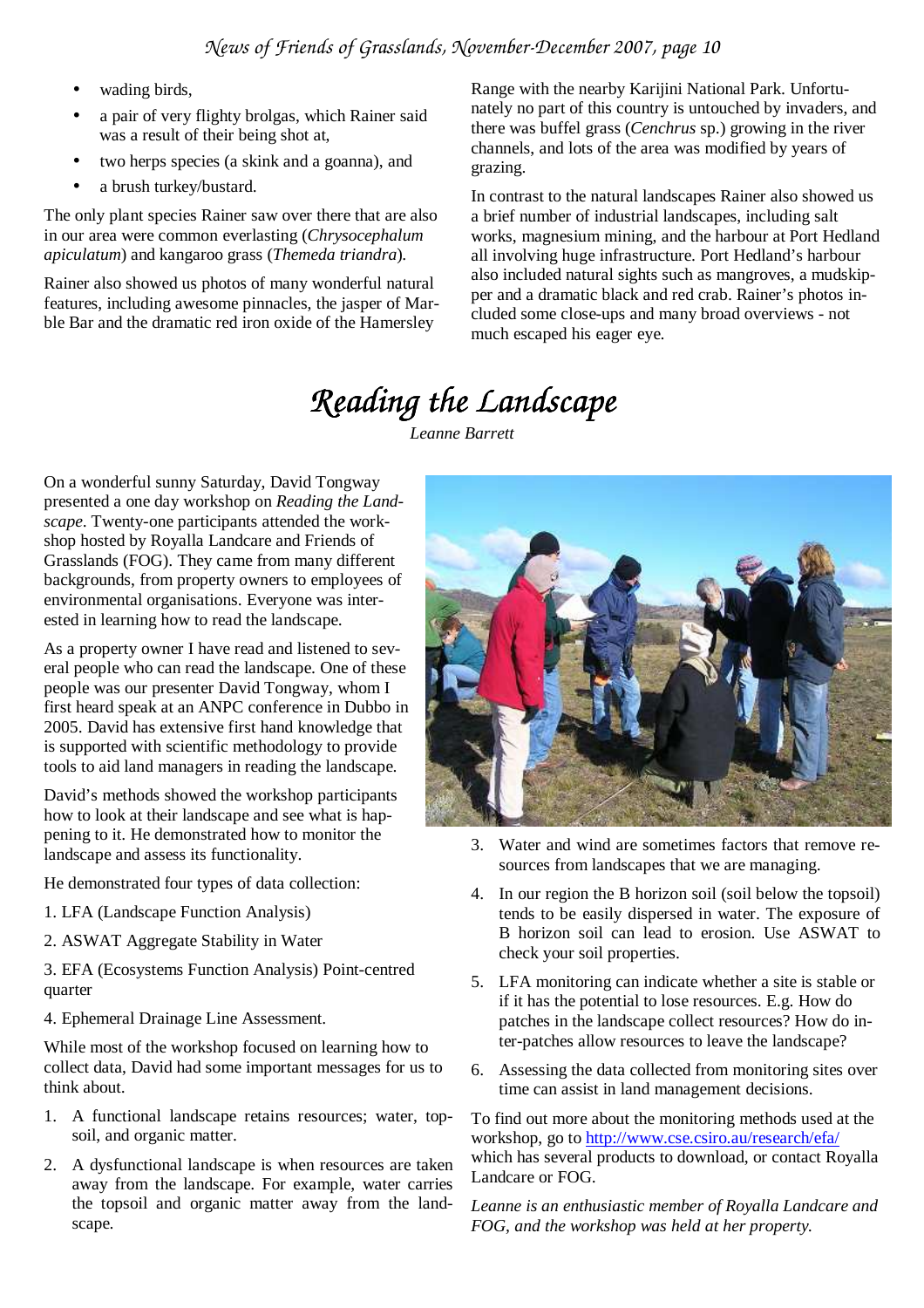# *Many-flowered mat flowered mat-rush –Lomandra multiflora mandra multifloramultiflora*

*Michael Bedingfield* 



In the world of science, a hermaphrodite is the name given to a species in which the individual has both male and female sex organs. It is rare among animals, but earthworms have this combination. In plants, however, it is the most common arrangement, as most flowers have both male and female parts. Lomandras are an exception to this, with the male and female flowers being on separate plants. They take the common name of mat-rushes, and there are four of them that occur in the Canberra region. A feature of these plants is the tough, flat, strap-like leaves, which grow upwards from tight groupings at the base of the plant. Differentiation of species can be a difficult unless the flower or seed stem is present, but then it is much easier.

The mature leaves of the many-flowered mat-rush are typically 30 to 50 cm long. In spring, the male plant produces a fine display with lots of pollen-bearing flowers, growing in dense clusters which are yellow-ochre or brown or a mix of both colours. The individual flowers are ovoid, two to three mm long, and on the end of short stalks which are 3 to 8 mm long. The clusters occur on branched stems that rise from within the leaf base and are less than half the length of the leaves. The female plant produces a comparatively modest flower spike of the same size, but which is not colourful, the flowers being green or brownish. The flowers are much smaller than those of the male, have no stalks, and grow in tight groupings at the tips of the branches.

Of the other three locally occurring matrushes, their common names are quite descriptive and can help in their identification. The wattle mat-rush (Lomandra filiformis) has flowers that are small and yellow, and grow on erect and slender stems to about 15 cm high. From a distance they have a resemblance to wattle flowers. The short-flowered mat-rush (Lomandra bracteata) produces flowers on short stems in a tight mat-like grouping close to the ground among the leaves. These two plants are smaller than the main subject. The spiny-headed mat-rush is known as Lomandra longifolia because of its long leaves. It is the tallest of the locals, and it has a spiky flower-head.

The many-flowered mat-rush grows in woodlands and open forests. It is distributed widely in the region and is quite common. It also occurs on the slopes, coast and plains of NSW, as well as in Vic and Qld. In the drawing, the whole of both plants is shown at about onequarter size, with a portion of the flower spikes shown at half size. The male is shown on the left, with female on the right. Lomandra multiflora - a distinctive plant with interesting features.



Lomandra multiflora, Many-flowered Matrush Michael Bedingfield, 02005